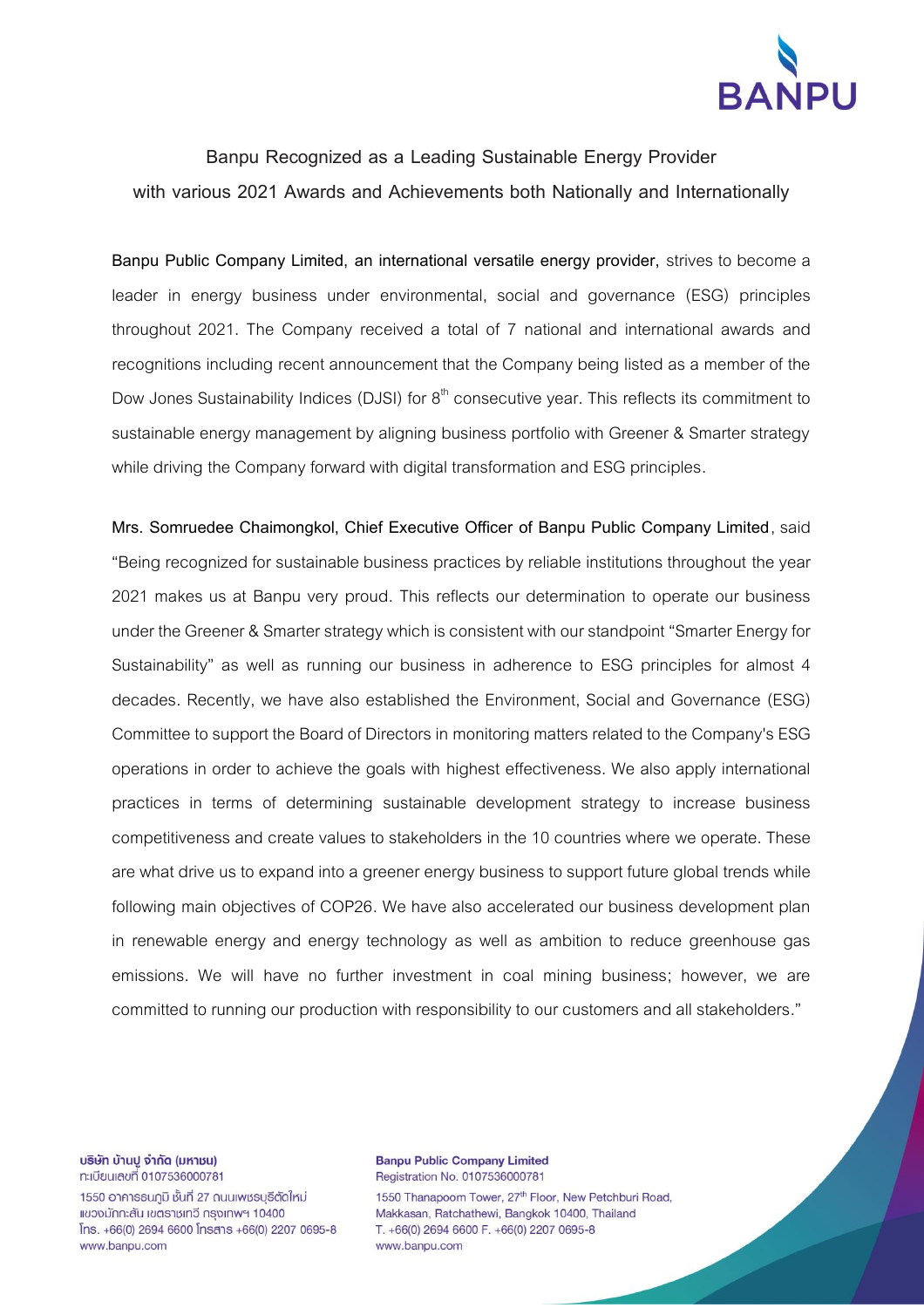

In 2021, Banpu Public Company Limited has received a total of 7 sustainability awards recognitions, including: **1) Being selected as a member of Dow Jones Sustainability Indices (DJSI) for the 8th consecutive year** – the Company received scores based on business effectiveness assessment according to the ESG guidelines for sustainable development;**2) Being ranked as a Gold Class sustainable company in the Sustainability Yearbook 2021 by S&P Global** – from an analysis on economic, environment and different social dimensions; **3) Being recognized as one of the top 100 ESG companies in emerging markets by Vigeo Eiris (Moody's)**, which is a globally recognized credit rating agency; **4) 2020 Asia's Best SDG Reporting - Silver Class from the 6th Asia Sustainability Reporting Awards (ASRA)**, an international award for corporate sustainability report; **5) 2021 Global Corporate Sustainability Award (GCSA) in outstanding sustainability report - Silver Class, organized by the Taiwan Institute for Sustainable Energy (TAISE)** to honor the company for its completeness, transparency and compliance with stakeholders' expectations in disseminating ESG information; **6) Being selected as one of the sustainable stocks in Thailand Sustainability Investment for the 7th consecutive year from the Stock Exchange of Thailand (SET)** – a result from conducting business in line with responsible investment guidelines which focuses on sustainable growth and generates long-term shareholder return with respect to ESG principles; and **7) SET Awards 2021: Sustainability Awards of Honor** for companies that receive the Best Sustainability Awards for three consecutive years or more.

Banpu continues to have a strong determination to strive forward with its ESG business principles in transition towards doing greener and smarter energy businesses according to the Greener & Smarter strategy, while creating value and trust for stakeholders with responsibility to the global environment and the society.

**# # #**

บริษัท บ้านปู จำกัด (มหาชน) ทะเบียนเลขที่ 0107536000781

1550 อาคารธนภูมิ ชั้นที่ 27 ถนนเพชรบุรีตัดใหม่ แขวงมักกะสัน เขตราชเทวี กรุงเทพฯ 10400  $\text{Ins. } +66(0)$  2694 6600  $\text{Insans } +66(0)$  2207 0695-8 www.banpu.com

**Banpu Public Company Limited** Registration No. 0107536000781

1550 Thanapoom Tower, 27<sup>th</sup> Floor, New Petchburi Road, Makkasan, Ratchathewi, Bangkok 10400, Thailand T. +66(0) 2694 6600 F. +66(0) 2207 0695-8 www.banpu.com